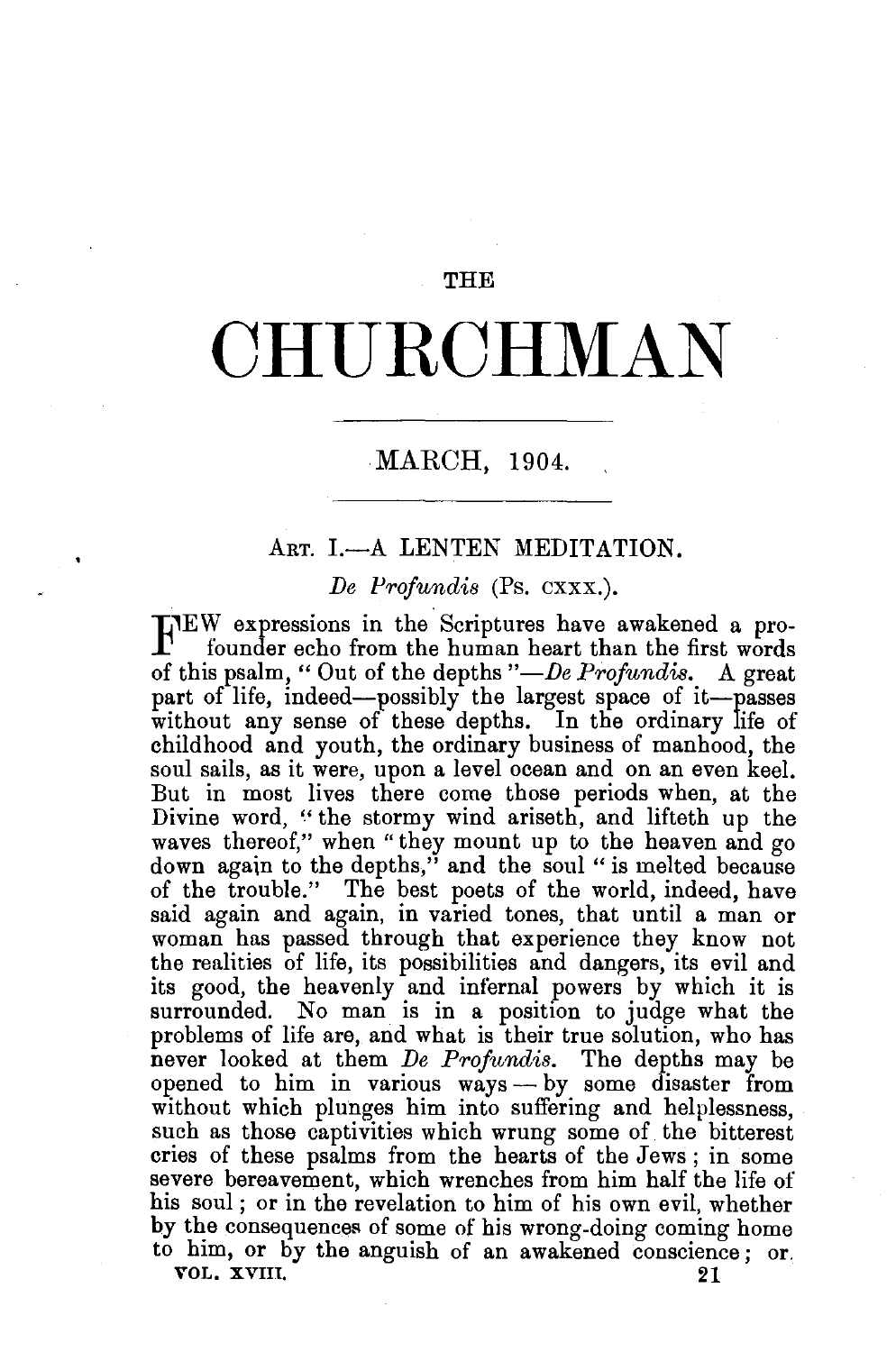finally, it may come to him at the approach of death, when the windows of heaven and hell are opened to him, and he gazes appalled into the abysses of a future world. At one time or another a man must expect to find himself in the midst of these depths, and, at his wits' end, sensible of his own utter feebleness, physical and moral, in this world and the next. As long as things run smoothly a man may escape the consideration of these realities ; but they are none the less around him, and he may find himself plunged into them at any moment. If there are any persons who escape them, they are hardly to be envied; for the way to the heights of life is out of its depths, as the mountains must be ascended from their valleys.

The chief question of life, accordingly, its ultimate question —the question of its last and most solemn hour, at all events -is, What is a man to do when he finds himself in these depths? We have here the Psalmist's answer: "Out of the depths have I cried unto Thee, O Lord." In that cry, and in all it involves, lies the life and reality of religion, and, above all, of the Christian religion. The Psalmist's experience assures us that there is a living Being to whom the soul can thus cry out of the depths. Those who live without religion, or those who tell us that we know nothing of the unseen world or of God, forbid that cry. To them the world must needs be a vast system of laws, an immense mechanism, in which the individual soul is but a very small part, which must meet its fate as it may, and bear the consequences of its action without modification. If there were no living Being superior to the powers and forces of the world in which we exist, whether here or hereafter, then, when a man is in the depths, he must make up his mind to let the .waves roll over him; he must be content that the waters should overwhelm him, that the stream should go over his soul. Or, if he knows of no such living Being, he is at least destitute of any comfort in such moments of agony and helplessness; he can have no assurance whatever of deliverance, and must remain destitute of the hope and energy which such assurance affords. In the evil of a man's heart, when his sins are brought home to him, when he sees the apparently irreparable wrong that he has done to others, when he recognises even more clearly the apparently irremediable corruption of his own soul, then, if there were no living Power above him, to bring him the salvation he cannot bring to himself, what hope could he have of peace or deliverance ? If man were alone amidst the fixed laws of Nature there could be no forgiveness, no reparation of ruined souls and lives-in a word, no salvation.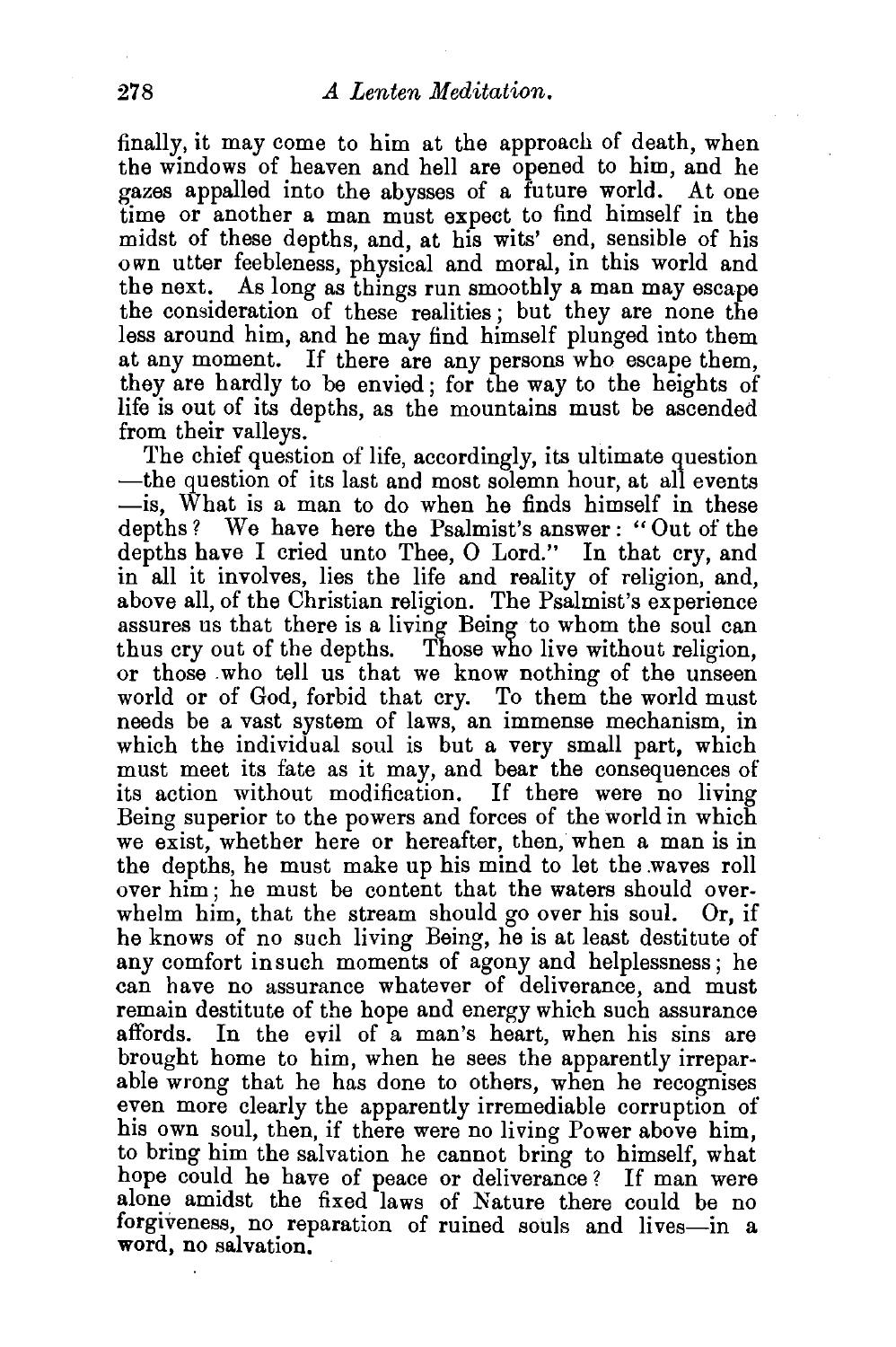The condition of a man in such circumstances is indicated by the verse which follows : " If thou, Lord, shouldest mark iniquities, O Lord, who shall stand?" Nature, as we are continually reminded, the ordinary course of life, marks and observes iniquities and errors, and exacts their strict penalty. In the ordinary course of things a man reaps as he sows, and the discipline of life is based on this principle. It is maintained as God's ordinary law for the purpose of our moral education. But if there be no modifying power, no Divine mercy and equity, what can we do but echo the Psalmist's words : " Lord, who may abide it ?" Who can fail to be sensible that if, in our various relations with one another, every fault was marked, every error punished with strict justice, every debt exacted, neither individual nor society could stand? Forgiveness, as our Lord has impressed upon us so earnestly and repeatedly, is the first condition of our common life. But if we need it in our ordinary dealings with each other, how much more in our relations to those eternal laws of right and wrong with which our souls are confronted in their secret life, in their central and abiding consciousness ? Are all those sins-some of weakness, some of passion, some of blindness, some of wilfulness-which are recalled to our minds at a season like this, and which crowd upon the soul in their darkness in moments of solitary meditation, are all these to be marked, observed, maintained, in their abiding effect ? How could it be otherwise if we were only the creatures of law, living in a world of nothing but laws and of a fixed system? If we had no assurance of our being in communion with any other power, where would be our refuge in those moments of anguish or our hope in the future? Accordingly, the central blessing of revealed religion. and of the Christian religion above all, is the assurance that when these words *De Profundis* are wrung from our lips, we can always add to them: "I cry unto Thee, 0 Lord. Lord, hear my voice : let Thine ears be attentive to the voice of my supplications."

For the Psalmist proceeds: " For there is forgiveness with Thee; therefore shalt Thou be feared." That is the ground on which the soul bases its cry to the Lord-that there is forgiveness with Him. The God to whom it is privileged to appeal is "the Lord, the Lord God, merciful and gracious, long-suffering and abundant in goodness and truth, keeping mercy for thousands, forgiving iniquity, transgression, and sin," though He will by no means spare the guilty. He was revealed to the Psalmist as a living Person, capable of exercising, and continually exercising, that personal dealing with persons which takes into account their various positions,

 $21 - 2$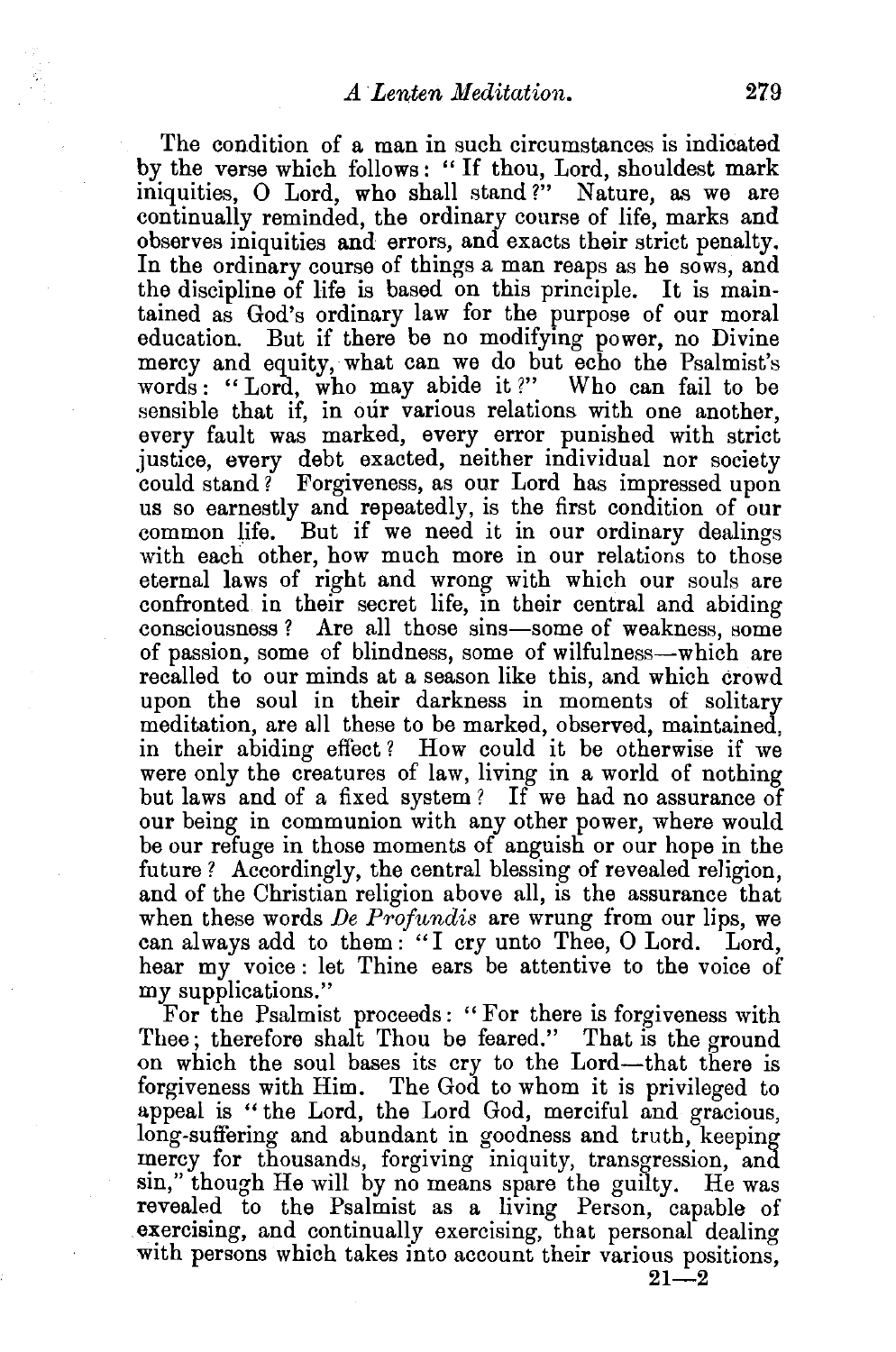and who is able, by His Divine supremacy, to deal equitably, as well as justly, with them. He can be with them by His loving sympathy and His spiritual influence in their temptations; and if, in spite of His gracious help, they have fallen, He can, in proportion to their repentance and faith, soften their punishment to them, or enable them to bear it, and eventually restore them. There is "mercy with Him, therefore shall He be feared." If there were no mercy with Himif we were in contact simply with a supreme force, acting regardless of individuals; incapable of modification, exacting all consequences to the uttermost farthing-we might indeed dread such a force, we might bow in blank resignation to its pitiless decrees; but why should we yield to it that fear, that humble and reverential regard, that homage, which is the characteristic of religious faith ? It is the mercy of God combined with His power, the assurance that "He is able to forgive us and most willing to pardon us," which brings us to His feet in gratitude and hope, as well as awe, and which makes us cling to Him as the one Source of our hope amidst the depths of life and death. "A just God and a Saviour." It is the combination of these two attributes which, in spite of all difficulties, and amidst all the doubts which the intellect can raise, attaches men to the throne of God as revealed in Christ and in the Scriptures, and evokes their perpetual cry to Him.

But what justification have we for this belief? Where is the evidence for it? Mere hope alone that there might be such a Being, capable of all this mercy and power, would not suffice to evoke a psalm of such confidence and such earnest prayer. Nor does it suffice with mankind at large. There are utterances, indeed, in all religions which are the testimonies of the natural Christianity of the human soul. But take the world at large, apart from the influences of the Jewish and Christian revelations, and these words, "Out of the depths have I cried unto Thee, 0 Lord," are excluded from men's use, and inconsistent with their formal religious principles. The fatalism of the Mohammedan, the resignation of the Buddhist, are inconsistent with such a cry. What has created it in the Jewish and Christian Uhurches? The Psalmist proceeds to give the answer: "I wait for the Lord: my soul doth wait; and in His word is my hope." "In His word "-that is the source, and the sole adequate source, of this faith, and of these appeals of the soul to God. The Psalmist wrote, as has just been recalled to mind, under the mfluence of that revelation of God which declares Him to be a God "merciful and gracious, long-suffering, and of great goodness, keeping mercy for thousands, forgiving iniquity, transgression, and sin." As the course of Jewish history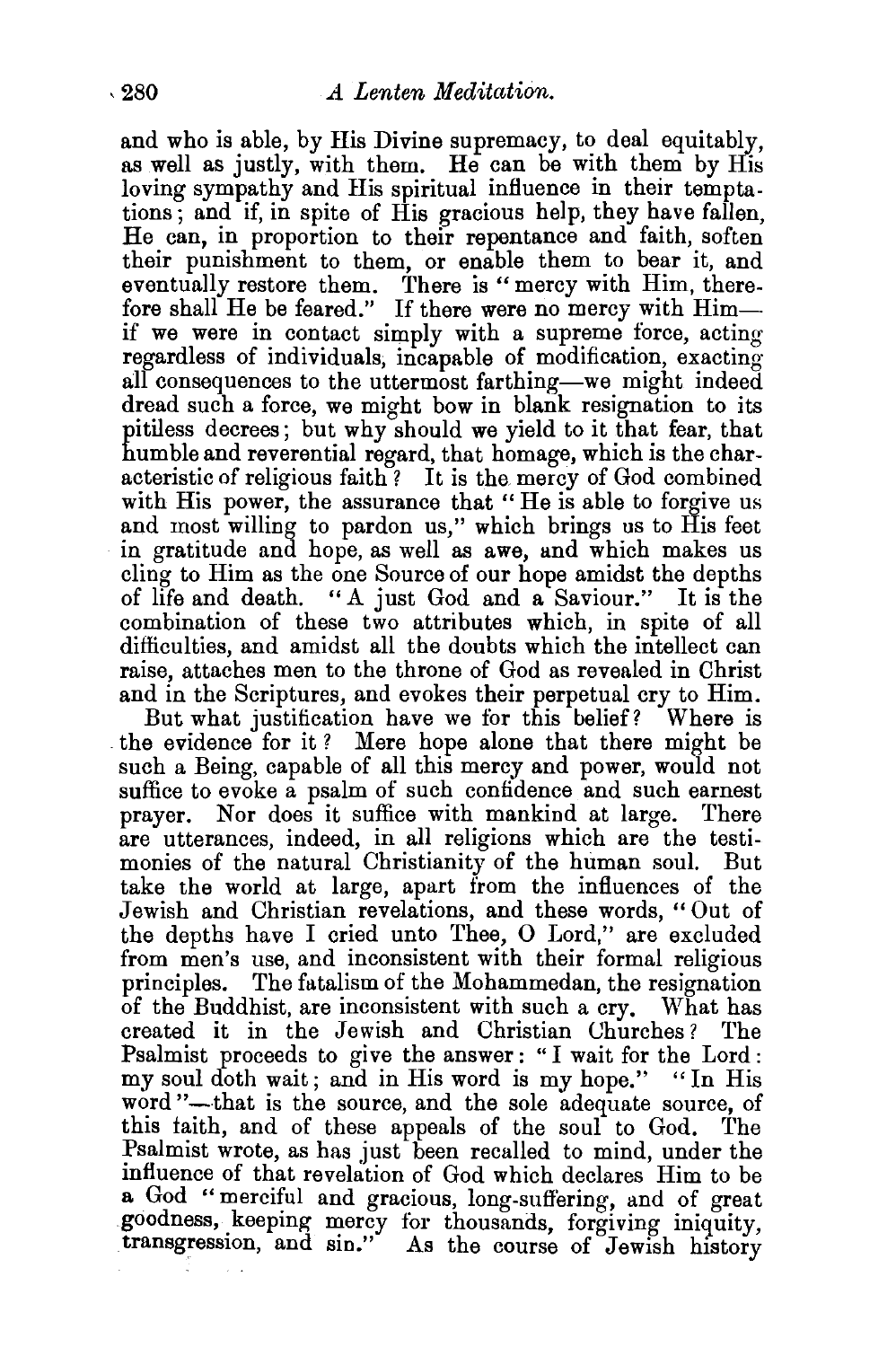proceeded, prophet after prophet reiterated the same gracious declaration. They came, indeed, to warn the people that God was coming out of His place to execute judgment upon them for their apostasy and their numerous sins, threatening them with the most terrible judgments in the desolation of their land, and in the sufferings which would be inflicted on them by the invading hosts of Assyrian and Babylonian conquerors; but yet, in the same breath, continually assuring them that God's mercy and love were ever living, even amidst these chastisements, and that He was able and willing to pardon them. " Turn ye even now to me, saith the Lord, with all your heart, with fasting and with weeping and with mourning ; and rend your heart and not your garments, and turn unto the Lord your God; for He is gracious and merciful, slow to anger and of great kindness, and repenteth Him of the evil. Who knoweth if He will return and repent, and leave a blessing behind Him ?" Or, in Isaiah's still more touching words: "Come now and let us reason together, saith the Lord: though your sins be as scarlet, they shall be white as snow ; and though they be red like crimson, they shall be as wool. If ye be willing and obedient, ye shall eat the good of the land ; but if ye refuse and rebel, ye shall be devoured by the sword, for the mouth of the Lord hath spoken it." It is this combined message of judgment and mercy, the declaration that " there is forgiveness with Him, therefore shall He be feared," which was impressed ever more deeply upon Jewish hearts by the words of the prophets, or, rather, by the word of God which they proclaimed. This was the basis for the Psalmist's assurance. Our ground for the same faith includes all these prophetic assurances; but we rest above all on the far stronger and final assurances of the great Prophet and Priest, our Lord Jesus Christ. His characteristic message was that of the forgiveness of sins. He said that He came to save His people from their sins. He brought the assurance of forgiveness and salvation from His Father; and thenceforth it is upon His word, His assurance, that the Christian builds his hope, and cries to God out of the depths. Let these assurances, and, above all, the assurances of our Lord, be left out of view, and there is no end to the despairing speculations which the human mind may weave respecting its own future and the future of the world at large. But if we accept the word of our Lord we can rest upon His assurance that "with the Lord there is mercy, and with Him is plenteous redemption, and that He shall deliver Israel from all his iniqnities."

"From all his iniquities." In those concluding words of the psalm we are brought back to deliverance from what are, after all, the deepest and most gloomy depths into which the soul